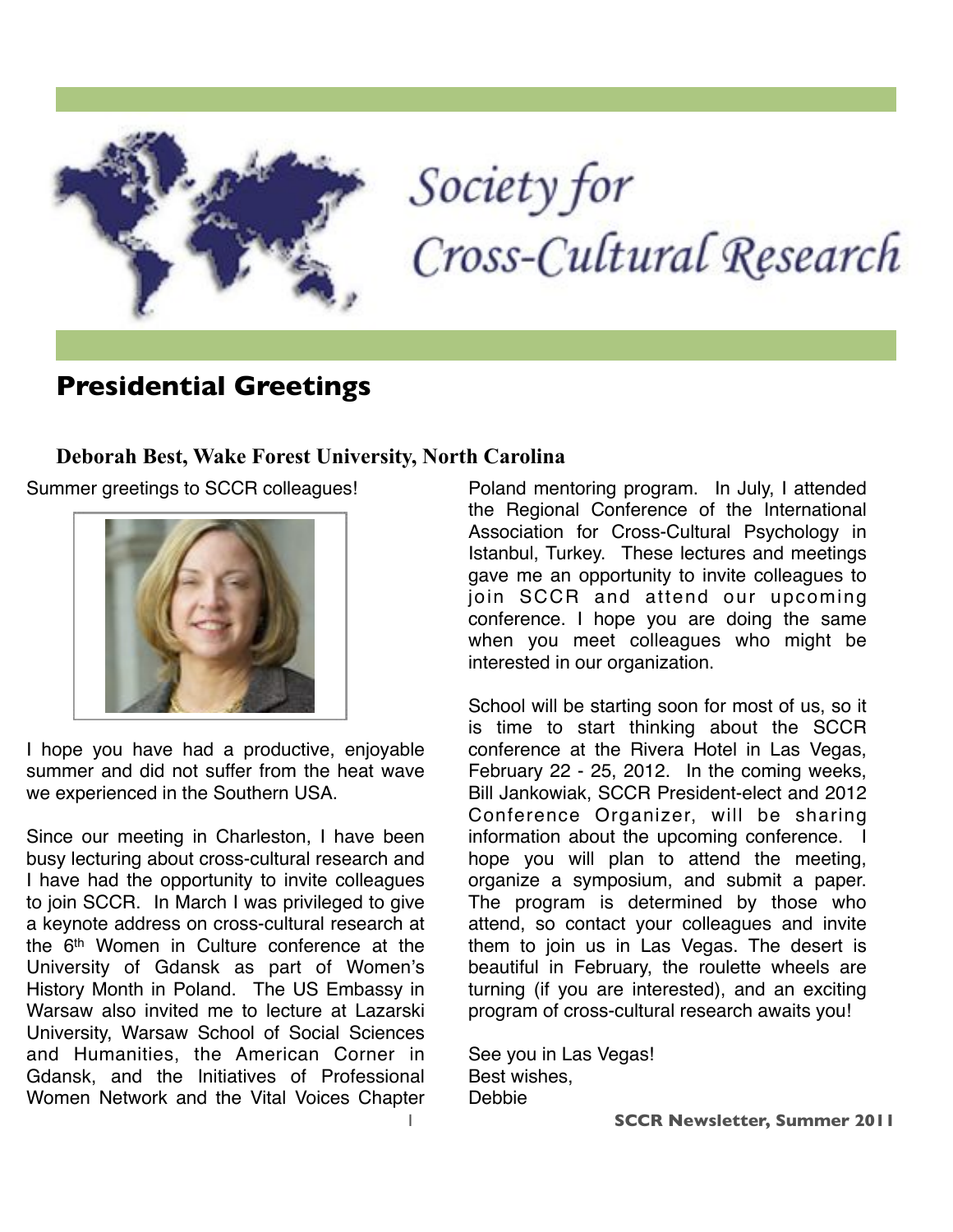## **Editor's Note**



Dear SCCR Colleagues,

For most of us summer is over. The days flew by! I hope that you had a relaxing and/or productive break. I would like to thank those of you who contributed news and updates to this newsletter as well as the spring newsletter. I would also like to renew my request that you send items to include in upcoming editions of the newsletter. We are interested in announcements of member accomplishments, updates on publications, websites of use, job announcements, and anything else that might be of interest to members.

Address contributions to: Hema.Ganapathy-Coleman@indstate.edu. Your active and generous participation will only make SCCR better.

The start of the academic year is a hectic time for academics but please do make sure that the 2012 Annual Meeting of the Society for Cross-Cultural Research is on your calendar. You will find intellectual stimulation in our rich array of presentations and keynote addresses, meet like-minded colleagues, widen your professional network, and reconnect with old friends. And if you are at the meeting for the first time, you are likely to find yourself looking forward to our future meetings every February.

Sincerely.

Hema Ganapathy-Coleman Editor, SCCR Newsletter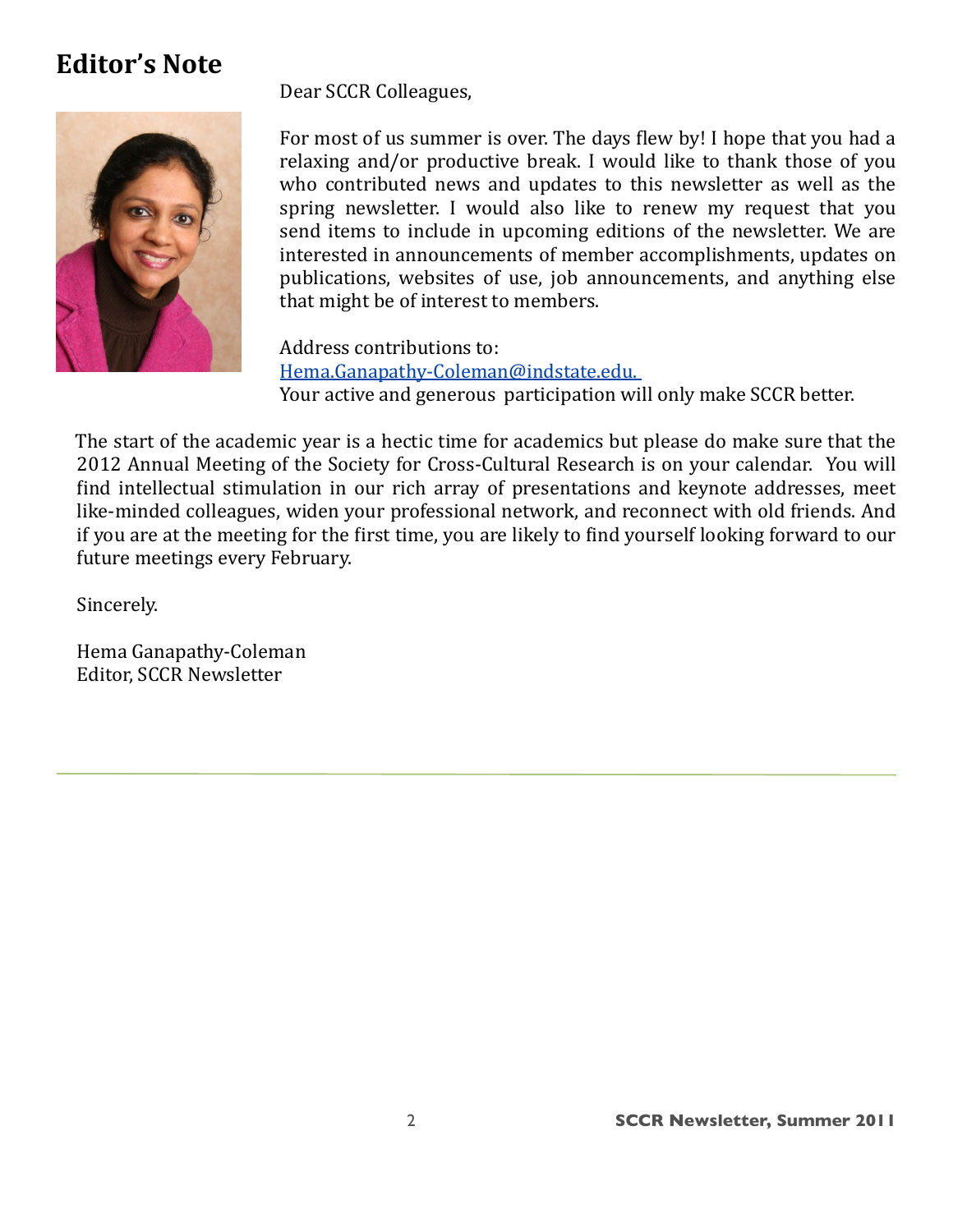**2012 CONFERENCE UPDATE FROM**  $PRESIDENT-ELECT$ **WILLIAM JANKOWIAK** 



Greetings!

This year's meeting in Las Vegas will feature three morning plenary speakers who will talk about how a city emerged in a desert and discuss the questions "Do legalized prostitutes enjoy their work?" and "Do females prefer to be sexually desired more than engage in actual sex?" The talks are all by local scholars in the Liberal Arts College at University of Nevada, Las Vegas. They have devoted their careers to investigating these and related questions.

**IMPORTANT MEETING DEADLINES: The due date for abstract submissions is November 30th.** 

#### **The deadline for student paper and poster awards is December 31st.**

It is okay to submit abstracts earlier (early Nov), as many students and faculty need an early decision to obtain funding for their travel to the meeting. I hope to have a tentative program schedule ready before January 1.

If you plan to arrive early or stay late, please reserve your hotel room early, as there are a limited number of rooms that have been blocked for us at the reduced rate. Remember in Vegas EVERY Hotel property doubles their room rate for Friday and Saturday night stays. If you plan to stay till Sunday, please reserve e arlier than normal. Remember Las Vegas is a good attraction for many foreign and domestic participants. I know eastcoast academics find it more Sodom than Gomorra but for young people, Vegas is cool and if no one is watching, I suspect fun for east coasters too!

This year we will be joined by the entire executive board of the American Psychology Division 52 unit. They are eager to interact with us and comment on papers, if not present a paper themselves.

Preliminary interest in the meeting in Vegas is very good. I am receiving requests and inquiries from around the globe. I suspect our 2012 meeting will be well attended.

Finally, we need volunteers for the SCCR program committee. This committee reads symposium, paper and poster abstracts and decides what will be presented, where and when. Being on this committee gives you the chance to work with other SCCR members and provides invaluable insights on who is doing what type of research. Both can be fun and of great personal benefit. If interested, please e mail me at: [jankowiak@spamarrest.com.](mailto:jankowiak@spamarrest.com.I) [I](mailto:jankowiak@spamarrest.com.I) expect that there will not be a great deal of work for us until November 30, the due date for submissions.

Bill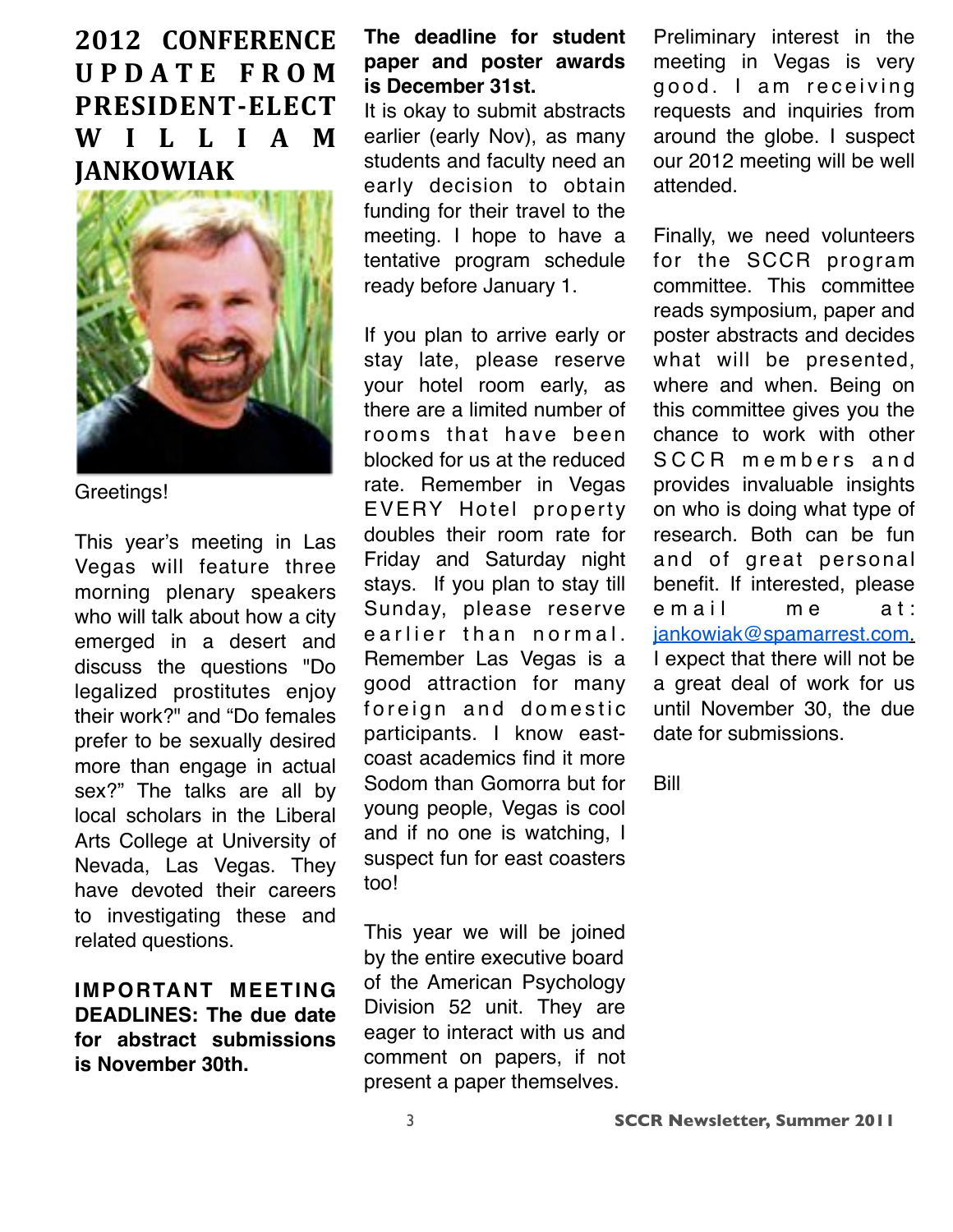## **News and Updates**

#### **Prof. Deborah Best discusses Gender Issues in Poland**

Prof. Deborah Best, an expert in gender studies, highlighted Women's History Month in Poland with a visit to Gdansk and Warsaw on March 6-12. Professor Best was a keynote speaker at the 6th "Woman in Culture" conference held at the University of Gdańsk. She also met with women NGO representatives at the American Corner Gdańsk, where she and Professor Marta Fulop of the Hungarian Academy of Sciences discussed issues related to gender stereotypes and rivalry between the sexes. In Warsaw, Professor Best met with students at Lazarski University and the Warsaw School of Social Sciences and Humanities to speak about her research -- conducted in 30 countries worldwide -- on the changes in gender stereotypes over the last three decades. She also discussed changing stereotypes and challenges of women in business with women professionals and entrepreneurs who participate in initiatives of the Professional Women Network and the Vital Voices Chapter Poland mentoring program. The meeting was hosted by Price Waterhouse Coopers (PwC), whose Country Managing Partner, Olga Grygier, is one of the mentors in Vital Voices.

#### **Prof. Judith Gibbons named a Fulbright Scholar; receives Interamerican Psychology Award**

The Fulbright will allow Dr. Gibbons, professor of psychology and international studies, to conduct research and serve as a visiting scholar at the Universidad del Valle de Guatemala. From January through September, Dr. Gibbons will teach a course about the psychology of gender and a seminar on qualitative research in the master's program in counseling. "Guatemala is an amazing country, rich in culture and natural resources and untapped talent among its citizens." Dr. Gibbons said. "I look forward to working there."

She will offer workshops about research design and data analysis, and work with individual students in both the *licenciatura*, an advanced degree program, and master's program on their theses. Her research project, entitled "Psychology of gender, research methods, and investigation of gender attitudes, *machismo*, and benevolent sexism in Guatemala," will expound on her interests in crosscultural and cross-national studies of gender roles and adolescent development; the acculturation processes in adolescents and their families; and the psychology of women.

The Interamerican Society of Psychology (better known by its acronym in Spanish, SIP) also recognized Judith Gibbons with the Interamerican Psychology Award for her contributions to interamerican psychology. The award was presented in Medellín, Colombia at the XXXIII Interamerican Congress of Psychology on June 26<sup>th</sup> 2011. This award is presented every two years at the Congress of the Society. Previous winners of this award include prominent psychologists, such as Albert Bandura, Alice Eagly, Robert Sternberg, John Berry, Florence Denmark, Martin Fishbein, and Harry Triandis.

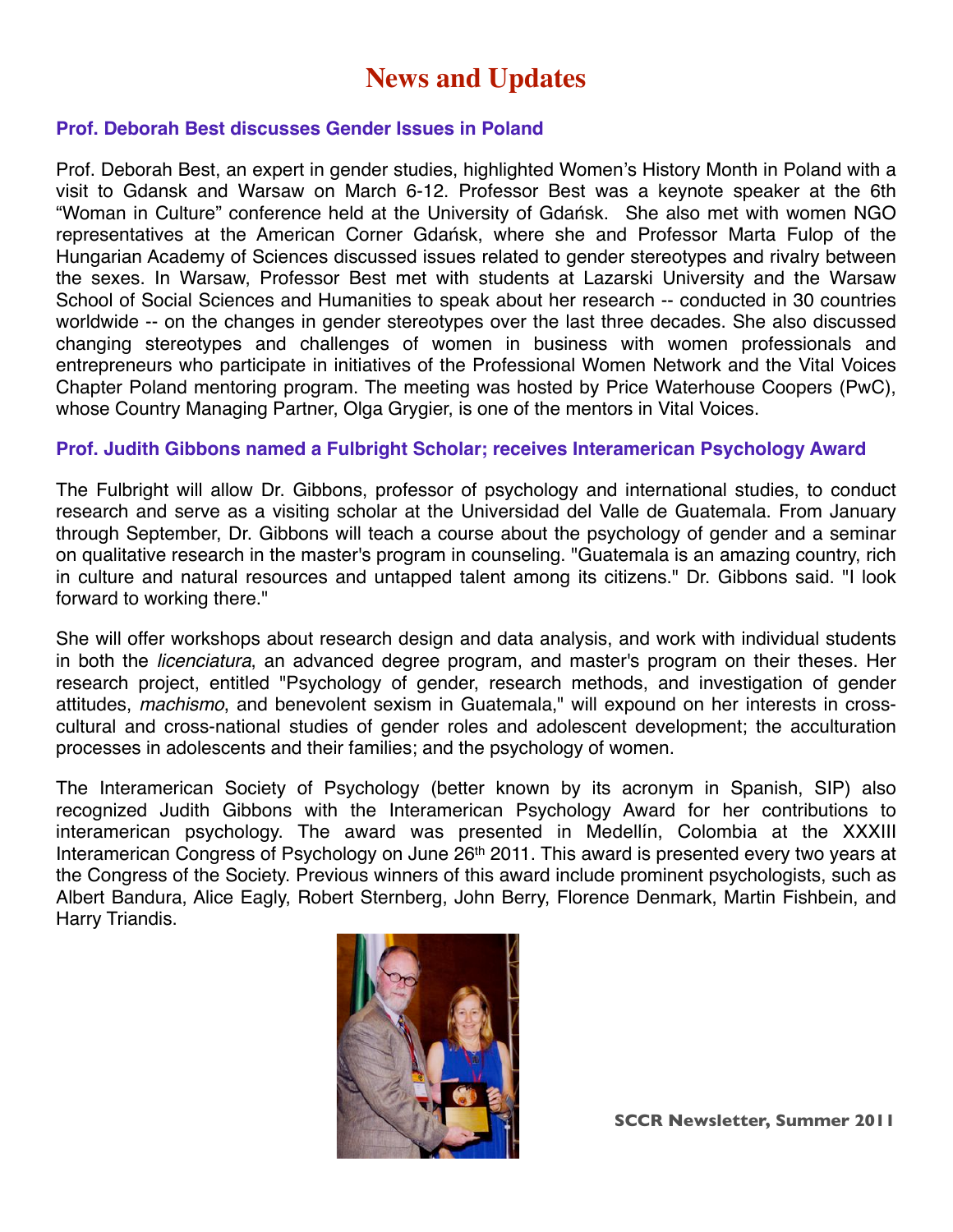# **Upcoming Conferences of Interest (contributed by Dr. Judith Gibbons)**

- 1.The Interamerican Society of Psychology (known by its acronym in Spanish, SIP) will be hosting a regional conference in Bolivia from June 21 through 23rd, 2012. The website will be up soon.
- 2.The International Association for Cross-Cultural Psychology (IACCP) 21st International Congress is due to take place in Stellenbosch, South Africa from 17-21 July, 2012. The theme of the Congress is "Nurturing Diversity for Sustainable Development," and it is hard to find a more fitting location for this theme than South Africa, widely known for its striking cultural and biodiversity as well as dynamic social changes.The congress will include a scientific program featuring a distinguished panel of speakers. The [topics](http://www.iaccp2012southafrica.co.za/index.php?option=com_content&view=article&id=54&Itemid=75) that the congress deals with are aligned with the activities of your society. For more information about the congress, including its topics and committees, we invite you to visit the congress website: [www.iaccp2012southafrica.co.za/](http://www.iaccp2012southafrica.co.za/).

Anyone who is interesting in organizing or participating in an SCCR symposium at either of those congresses, please contact Dr. Judith Gibbons at *gibbonsjl@slu.edu*. We could highlight some of the strengths of the research presented at SCCR meetings, such as our interdisciplinary approach.

## **Announcements**

Two announcements are posted in the next three pages:

The first is from Dr. Dung Ngo on behalf of the Vietnamese American Psychological Association.

The second is contributed by Dr. Bill Jankowiak and is about the Ursula Gielen Global Psychology Book Award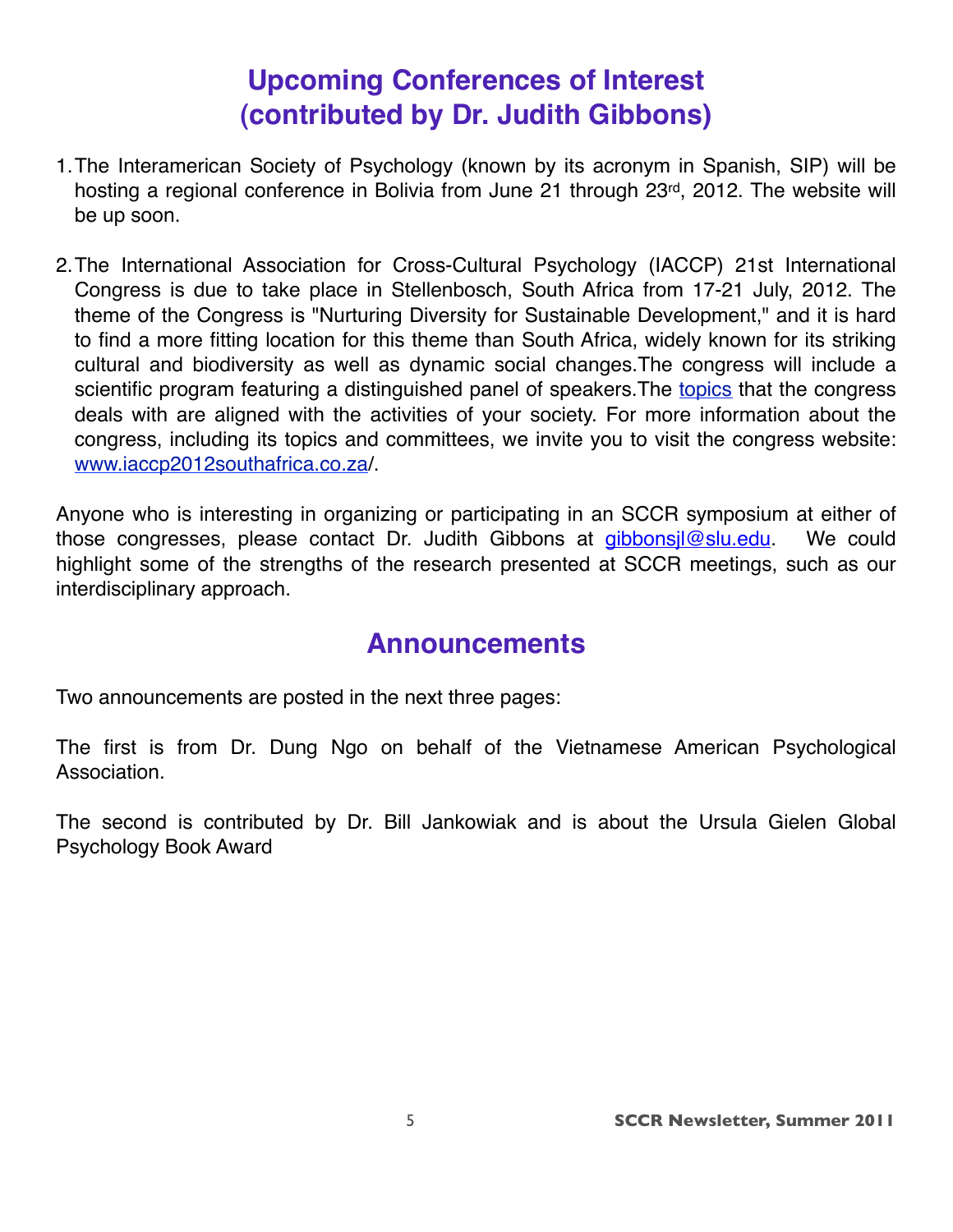

# Vietnames<sup>e</sup> American Psy<sup>c</sup>hological Association (VAPA)

#### Mission and Goals of VAPA

The core mission of VAPA is to advance Vietnamese American psychology, advocate for Vietnamese Americans and their psychological well-being, address the mental health needs of Vietnamese Americans, and provide resources for other professionals, clinicians, and agencies.

The Vietnamese American Psychological Association (VAPA) is an organization that comprises primarily of Vietnamese American professionals (and non-Vietnamese professionals) from multidiscipline and diverse training backgrounds. To this end, the organization welcomes memberships from educators, researchers, religious and community leaders, and clinicians from various fields such as psychology, psychiatry, sociology, social work, and health education.

Accordingly, VAPA adopts the following core Goals:

- $\triangleright$  To promote culturally responsive mental health services for Vietnamese American individuals;
- ¾ To advance and disseminate psychological research on Vietnamese Americans;
- $\triangleright$  To raise awareness and understanding of mental health issues of Vietnamese Americans;
- ¾ To increase access to culturally appropriate mental health treatments for Vietnamese Americans;
- $\triangleright$  To educate and train Vietnamese and non-Vietnamese mental health service providers; and
- $\triangleright$  To establish professional collaborations and networks among peers across disciplines.

#### Th<sup>e</sup> Founding of VAPA

In October 2010, Dung Ngo, a professor then at the University of Wisconsin – La Crosse, sent out an email invitation to Vietnamese American professionals in the mental health and related fields. The intent of his invitation was to form a network of Vietnamese American mental health professionals who share a common goal to address the psychological needs of the Vietnamese American community. Ouite a few individuals responded to Professor Ngo's invitation and expressed interest in joining such a group. In the next few months, the founding members drafted the bylaws and named the group the Vietnamese American Psychological Association (VAPA). The group further received input from external reviewers during the drafting of its bylaws. Following the completion of the bylaws, VAPA invited several Vietnamese psychologists to join the Founding Board Committee to establish and oversee the voting procedures in order to select VAPA's first Executive Board members. The Founding Board Committee members included Dr. Krystianna Kieu Thu Nguyen (Chair), Dr. Quyen Tiet (Co-Chair), and Dr. Mary Vu.

#### Next Step<sup>s</sup>

VAPA is currently pursuing the following activities as a next step:

- $\triangleright$  Recruit members through media and professional networks
- $\triangleright$  Obtain funding to organize a nation-wide Vietnamese American mental health conference
- $\triangleright$  Collaborate with other organizations with similar interests

#### Executive Board Members

Dung Ngo, Ph.D. – President, The University of Texas at Tyler, Department of Psychology and Counseling. Hoa Vo, Ph.D. - Vice-President, Fogarty International Research Fellow Grant Recipient.

Hannah Nguyen, MSW - Secretary, Doctoral Student at UCLA.

Trinh Nguyen,  $MSW(c)$  – Treasurer, Graduate Student at USC.

Thomas Nguyen, MA – Webmaster, Doctoral Student in Psychology at The University of Saint Thomas.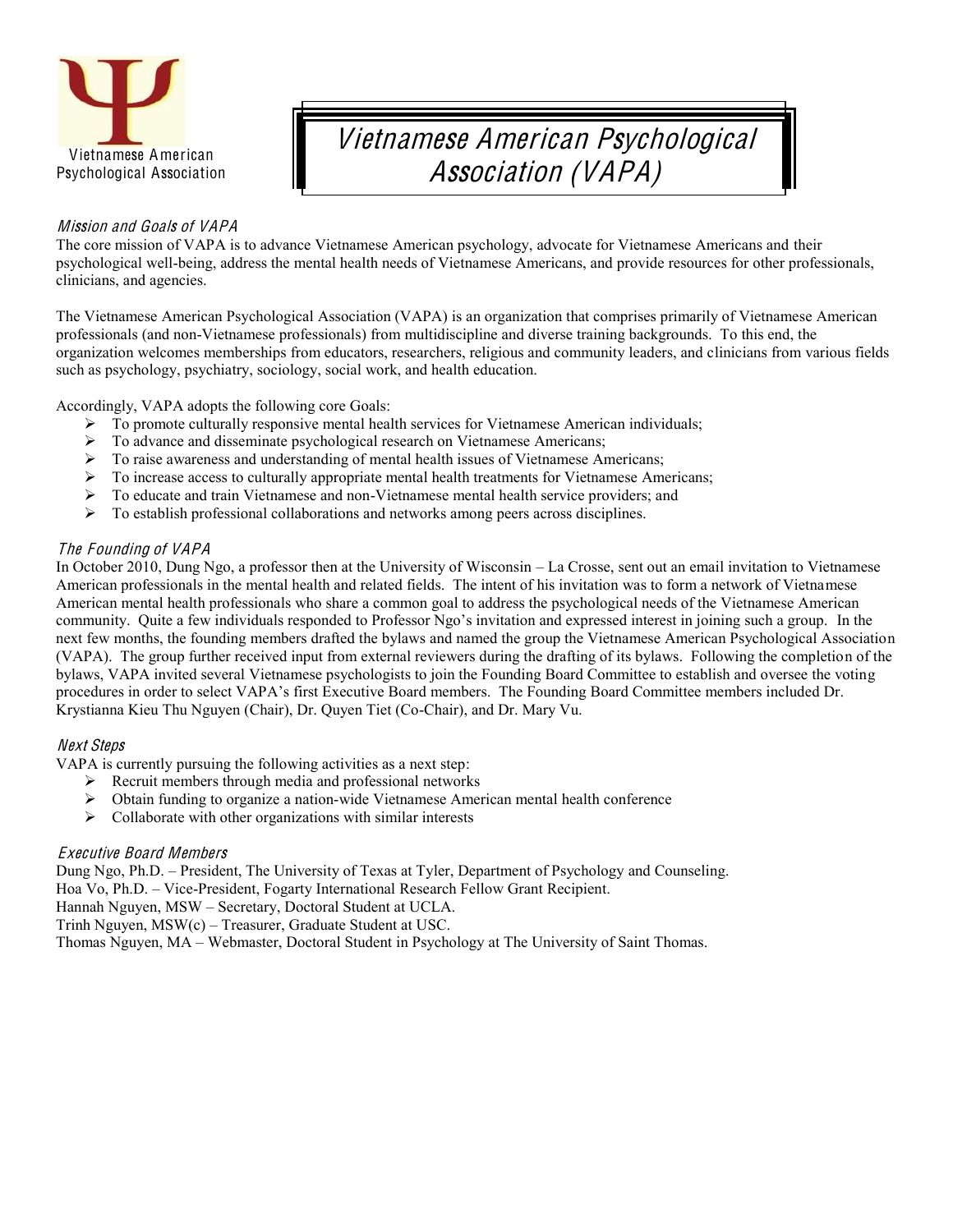# **APA Division 52 ʻUrsula Gielen Global Psychology Book Award' (2011)**

The mission of Division 52 is to advance psychology internationally as a science and profession, and through education and advocacy. In support of this mission, the Ursula Gielen Global Psychology Book Award is presented to the author(s) or editor(s) of a recent book that makes the greatest contribution to psychology as an international discipline and profession, or more specifically, the degree to which the book adds to our understanding of global phenomena and problems from a psychological point of view. Examples include psychological interventions at the micro- and macrolevels, multinational organizations, questions of mental health, pedagogy, peace and war, gender roles, contributions of indigenous psychologies to global psychology, textbooks that integrate theory, research and practice from around the globe, edited volumes integrating contributions from scholars around the world, and overviews of international and global psychology.

#### **Inclusions and Exclusions**

Nominations may include authored or edited volumes in any language. All submissions must be accompanied by a 2-page letter in English making a case for the book's potential contribution to global psychology. Copyright must be 2010. Nominations may not include fiction and biographies.

#### **Specifics of the Award**

Winners will be announced in early 2012, presented with a certificate, and invited to give an address at the August APA 2012 Convention in Orlando, FL. They will receive one full payment of the convention fee and a stipend of \$500 to help fund their attendance at the convention.

#### **Criteria**

In judging the contribution of each book, the following set of guidelines will be used:

1. How creative and novel are the ideas expressed in the book?

2. How large and significant a contribution does the book make to psychology as a global discipline and profession?

3. Are the book's contents international or global in nature?

4. Is the book scientifically rigorous and logically sound? Are its theoretical bases well supported and translatable into sound and ethical practice?

5. What is the literary quality of the work? Is it interestingly and well written? Is the audience for whom it is written explicitly stated and does it reach that audience?

6. Does the book maintain a clear focus on psychology as a science and practice?

#### **Procedures**

All nominations, accompanied by the 2-page letter, and three copies of the book, must be made by October 1, 2011, and sent to:

Renée Goodstein, Ph.D. Chair, Ursula Gielen Global Psychology Book Award Psychology Department St. Francis College 180 Remsen Street Brooklyn, NY 11201 USA (718) 489-5437 e-mail: [rgoodstein@stfranciscollege.edu](mailto:rgoodstein@stfranciscollege.edu)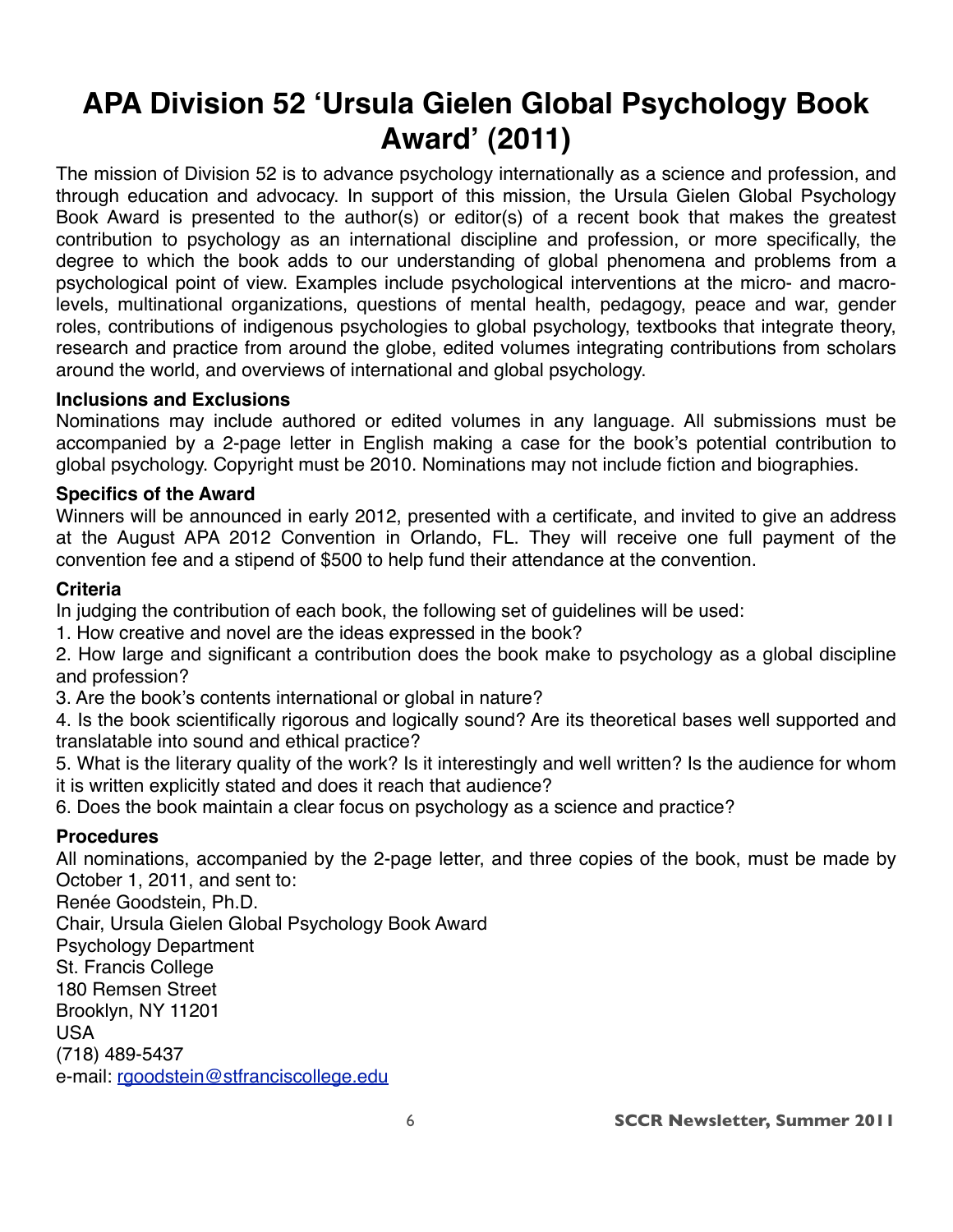#### *About Ursula Gielen:*

*Ursula Gielen (1916-1997, Germany) was vitally interested in the well-being of indigenous, persecuted, and poor people around the world, with a special emphasis on women and children. Her legacy and commitment to international concerns and human welfare continues through her children: Ute Seibold, a former foreign language secretary in Switzerland; Uwe Gielen, an international psychologist in the United States; Odina Diephaus, a former interpreter with the European Parliament in Belgium and France; and Anka Gielen, a counseling psychologist in Germany.*



*Committee Members:* Renée Goodstein, Ph.D., Chair Florence L. Denmark, Ph.D. Juris G. Draguns, Ph.D. Michael J. Stevens, Ph.D. Harold Takooshian, Ph.D. Uwe P. Gielen, Ph.D. (ex officio)

#### **Ursula Gielen Book Award Winners**

**2008:** *Families Across Cultures: A 30-Nation Psychological Study*. Editors: James Georgas (University of Athens, Greece), John W. Berry (Queen's University, Canada), Fons J. R. van de Vijver (Katholieke Universiteit Brabant, The Netherlands), Cigdem Kagitcibasi (Koc University, Turkey), and Ype H. Poortinga (Katholieke Universiteit Brabant, The Netherlands).

**2009:** *Culture and Leadership Across the World: The GLOBE Book of In-Depth Studies of 25 Societies*. Editors: Jagdeep S. Chhokar (Indian Institute of Management, India), Felix C. Brodbeck (Aston University, UK) and Robert J. House (University of Pennsylvania, USA).

**2011:** *International Handbook of Cross-Cultural Counseling: Cultural Assumptions and Practices Worldwide*. Editors: Lawrence H. Gerstein (Ball State University, USA), P. Paul Heppner (University of Missouri, USA), Stefanía Ægisdóttir (Ball State University, USA), Seung-Ming Alvin Leung (The Chinese University of Hong Kong), and Kathryn L. Norsworthy (Rollins College, USA).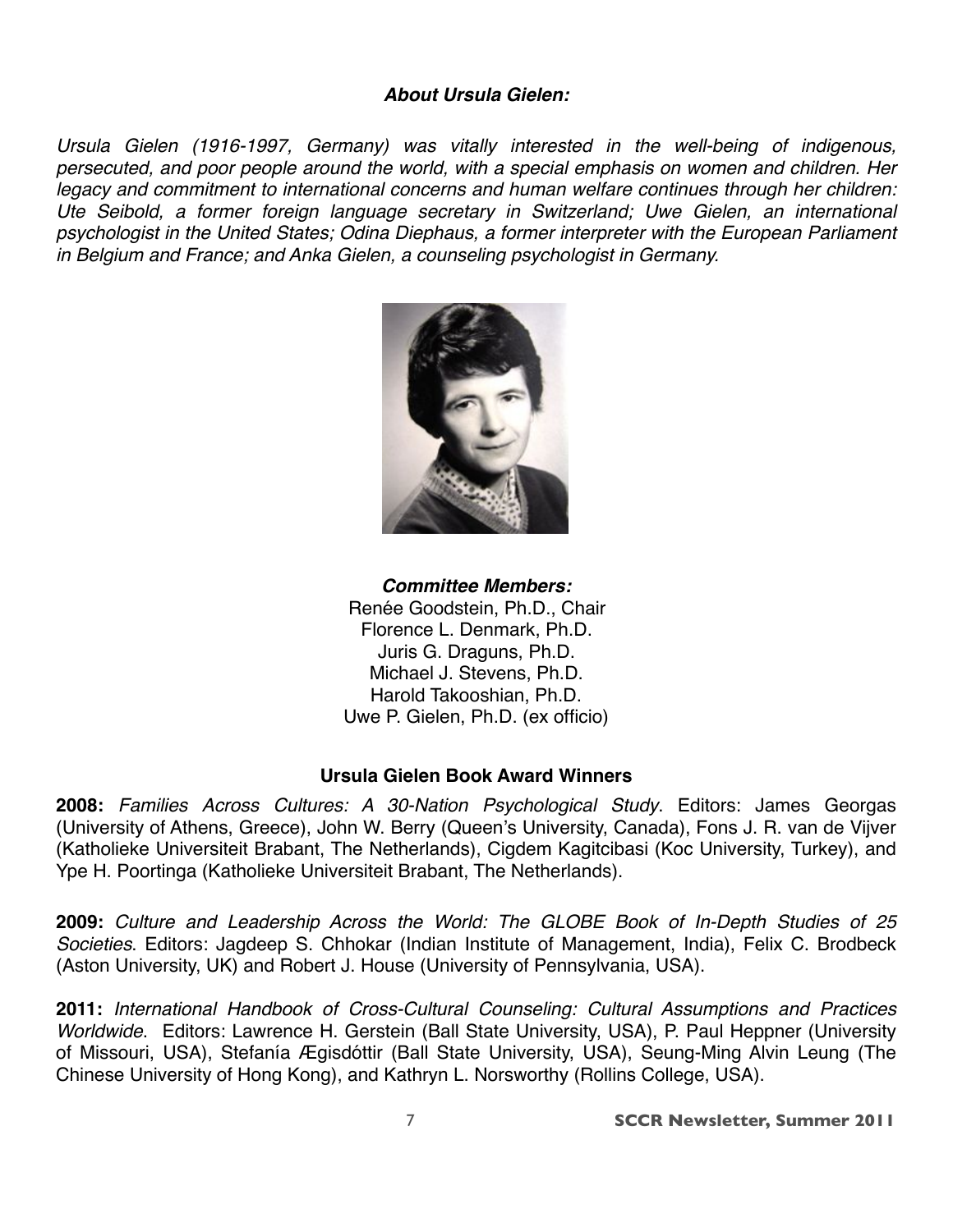#### **!!!!!!!!!!!!!!!!!!Officers of the SCCR**

#### **President,**

Deborah L. Best Psychology Department Wake Forest University, Simpson Hall, MSC05 3040 Box 7778 Reynolda Station, Winston-Salem, NC 27109 [best@wfu.edu](mailto:best@wfu.edu)

#### **President-elect,**

William. R. Jankowiak Department of Anthropology University of Nevada, Las Vegas, NV 89154 [jankowiak@spamarrest.com](mailto:jankowiak@spamarrest.com)

#### **Past-President,**

Ziarat Hossain Program Coordinator, Family **Studies** Department of Individual, Family and Community **Education** Simpson Hall, MSC05 3040 University of New Mexico, Albuquerque, NM 87131 [zhossain@unm.edu](mailto:zhossain@unm.edu)

#### **Treasurer,**

Lisa Oliver Department of Counselor Education, San José University Sweeney Hall, 420 San José, CA 95192 [loliver@sjsu.edu](mailto:loliver@sjsu.edu)

#### **Secretary,**

Carrie Brown Department of Psychology Saint Louis University Shannon Hall, Room 224 221 North Grand Boulevard Saint Louis, MO 63103 [cbrown53@slu.edu](mailto:cbrown53@slu.edu)

#### **Area Representatives:**

Psychology, Dung Ngo University of Wisconsin-La Crosse, [ngo.dung@uwlax.edu](mailto:ngo.dung@uwlax.edu)

Social Science, Vadim Moldovan York College, CUNY [moldovan@york.cuny.edu](mailto:moldovan@york.cuny.edu)

Anthropology, Heather Rae-Espinoza California State University Long Beach, [hre@csulb.edu](mailto:hre@csulb.edu)

#### **Parliamentarian and Archivist,**

Herbert Barry Professor Emeritus University of Pittsburgh [barryh@pitt.edu](mailto:barryh@pitt.edu)

#### **Newsletter Editor,**

Hema Ganapathy-Coleman Indiana State University [Hema.Ganapathy-](mailto:Hema.Ganapathy-Coleman@indstate.edu)[Coleman@indstate.edu](mailto:Hema.Ganapathy-Coleman@indstate.edu)

#### **Webmaster,**

David Shwalb Southern Utah University [shwalb@suu.edu](mailto:shwalb@suu.edu)